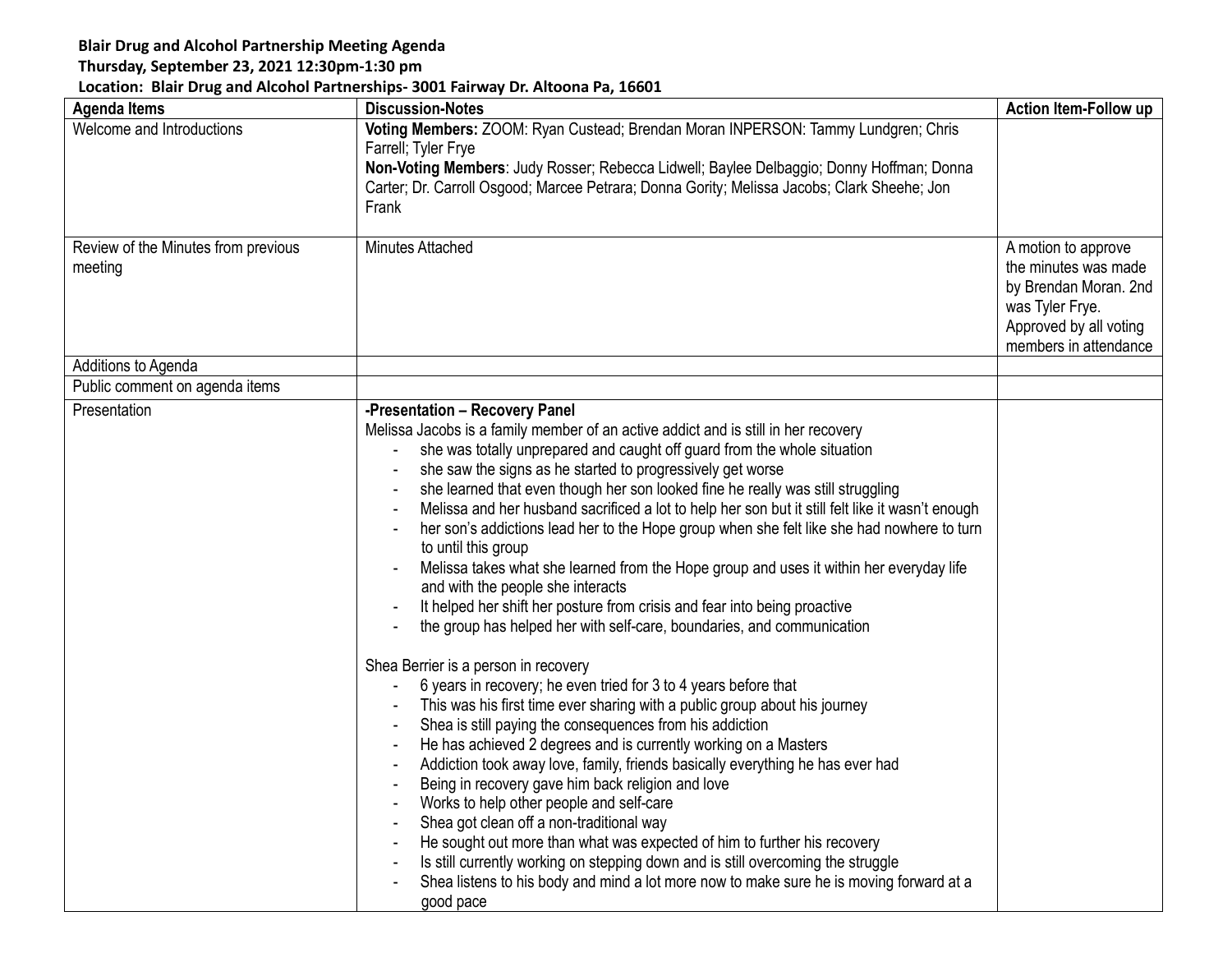| Discussion/Action Items for Council:                                                                                        | <b>Discussion and Action Items</b><br><b>DUI Billboard - see attachment</b><br>SAM flyer-<br>Becky submitted 3 different flyers to get the committees input about the designs and layout<br>to help finalize.<br>This flyer is going to be helping to promote the Town Hall in November at Penn State<br>Downtown Devorris center                                                                                                                                                                                                                                                                                                                                                                                                                                                                                                                                                                                                                                                                                                                                                                                                                                                                                                                                                                                                                                                                                                           | A motion to approve<br>the DUI Billboard was<br>made by Chris Farrell.<br>2 <sup>nd</sup> was Tammy<br>Lundgren. Approved<br>unanimously |
|-----------------------------------------------------------------------------------------------------------------------------|---------------------------------------------------------------------------------------------------------------------------------------------------------------------------------------------------------------------------------------------------------------------------------------------------------------------------------------------------------------------------------------------------------------------------------------------------------------------------------------------------------------------------------------------------------------------------------------------------------------------------------------------------------------------------------------------------------------------------------------------------------------------------------------------------------------------------------------------------------------------------------------------------------------------------------------------------------------------------------------------------------------------------------------------------------------------------------------------------------------------------------------------------------------------------------------------------------------------------------------------------------------------------------------------------------------------------------------------------------------------------------------------------------------------------------------------|------------------------------------------------------------------------------------------------------------------------------------------|
| <b>Committee Reports:</b><br>Education:<br>CPDUD:<br>Youth League:<br>Rise for Recovery:<br>Grants and BDAP program update: | <b>Update on Partnership Sub Committees</b><br>Recovery Advocacy Day - Sept 21, 2021-Harrisburg, PA<br>Tony Hoffman – September 23 <sup>rd</sup> 6pm at Penn State Altoona Devorris Center – See attachment<br>OD Prevention Training: Date TBD<br><b>Grants and Program updates:</b><br><b>Center of Excellence Grant</b><br>Most interaction is with Vivitrol<br><b>OUD Housing Grant</b><br>Was refunded to continue for another year<br>Medicated Assisted Treatment-SAMHSA Grant-1-year extension to 9/30/2021<br><b>SBIRT Grant</b>                                                                                                                                                                                                                                                                                                                                                                                                                                                                                                                                                                                                                                                                                                                                                                                                                                                                                                   |                                                                                                                                          |
| Partners and other updates:                                                                                                 | HOPE Support Group: Face to Face at BDAP with a Zoom option meetings- Wed: 5:30-7:30pm<br><b>SMART Recovery:</b> Every Thursday at 6:30 pm face to face at BDAP with Zoom option<br>Healing Hearts: 2nd and 4th Thursday monthly face to face with a Zoom option<br><b>BALM:</b> Face to Face at BDAP: Contact Stacey Karchner at (814)360-7590 for information<br>MARA: Every Tuesday at 6:30 pm Face to Face at BDAP with Zoom option<br><b>DDA:</b> Wednesday's at 5:30 pm Face to Face with a ZOOM option.<br>Partner Updates (Staff, Facilities, etc.):<br>Chris reported Penn Highlands is having an open house on November 11 <sup>th</sup> at 2:30 and 5:30<br>Donna reported that ArtsAltoona is having their first movie night kickoff and are starting up<br>their afternoon arts programs<br>Marcee reported FICS is working on getting families educated since meth is being seen a<br>lot more within families<br>Becky reported prevention received a new grant called Positive Actions that will put a new<br>curriculum into the schools that will have more education on mental health<br>Ryan reported that Zion Lutheran Church has their programs back up and running<br>Clark reported that Juvenile Probation is seeing a lot more violent crimes coming more<br>through the door than substance abuse<br>Tammy reported that Christian Counseling is providing a faith bases drug and alcohol<br>program in Altoona |                                                                                                                                          |
|                                                                                                                             |                                                                                                                                                                                                                                                                                                                                                                                                                                                                                                                                                                                                                                                                                                                                                                                                                                                                                                                                                                                                                                                                                                                                                                                                                                                                                                                                                                                                                                             |                                                                                                                                          |